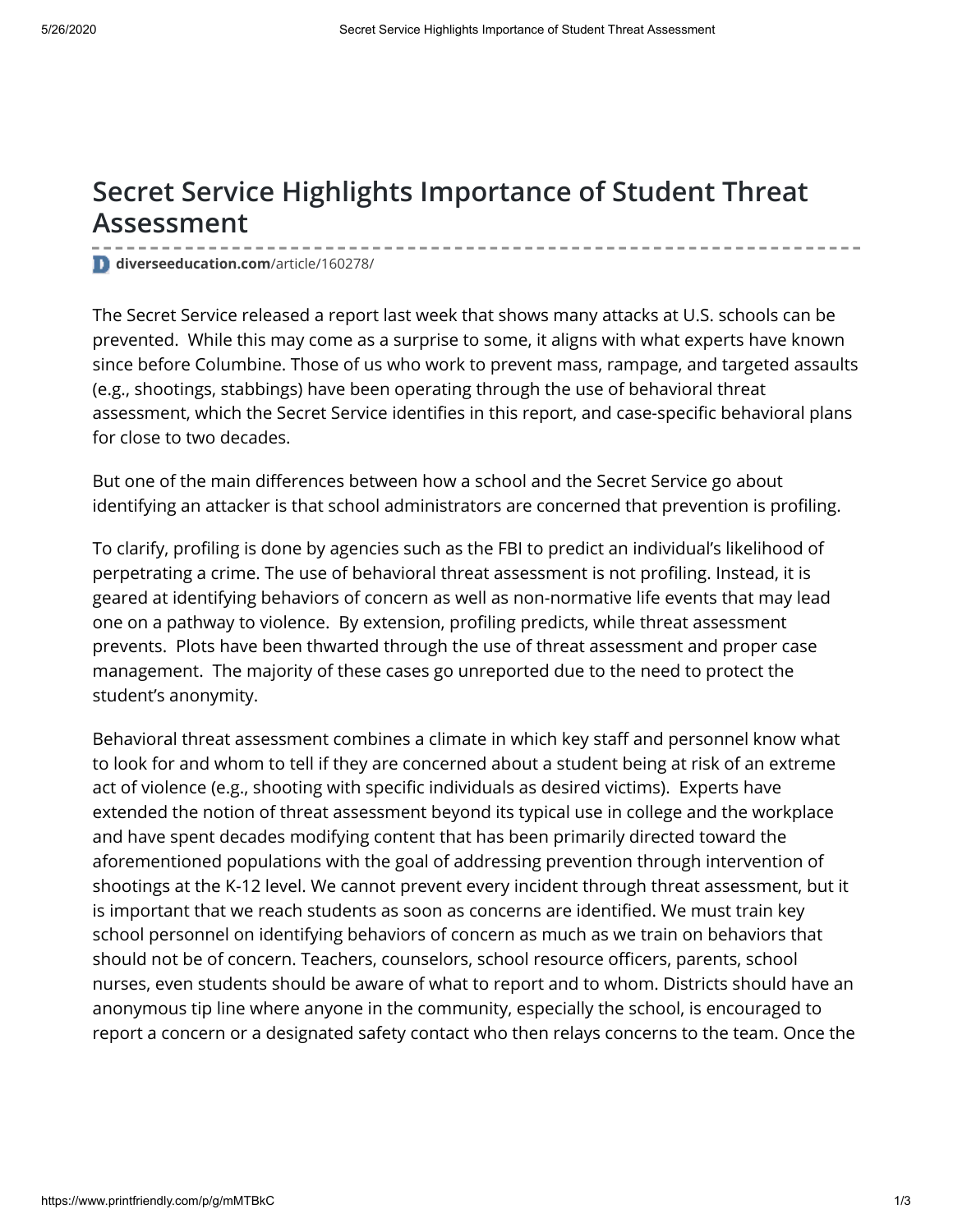information is shared with the appropriate individual, the case should then be discussed among members of a behavioral intervention team (BIT) or community assessment, response, and evaluation (CARE) team.

Classmates, teachers, parents, counselors, and school resource officers often see signs in artwork, journals, interaction with classmates/teachers/counselors, online activity, medical visits, and/or e-mails but the information is not communicated through the correct channels, not triaged by a multi-component team to determine risk, and/or goes unreported. The only way these individuals recognize warning signs and report them properly is if they are trained in behavioral threat assessment and if the school district has a team that uses such structure questionnaires as the SIVRA-35 and the VRAW-2, which work toward determining whether or not a threat is indicated and, if so, what level of threat is possible. Executive Director of the National Behavioral



Dr. Lisa Pescara-Kovach

Intervention Team Association (NaBITA) Brian Van Brunt, who also teaches at The University of Toledo, has worked to create perhaps the best assessment tools available, which the Secret Service references in its report.

According to the Secret Service report and experts, while there is no specific profile for an attacker, many suffer from bullying, negative home life factors, and previous disciplinary actions at school or with law enforcement. For example, the shooter at Marjory Stoneman Douglas High School has been described as previously violent to the extent he was expelled from school and a call was made by a community member who expressed concern that he would be the next school shooter. She was right. He was acting out violently. Unfortunately, those who took the call were not likely aware of the extent to which these incidents can be prevented.

Though these acts are never justified, one need only gather biographical information on the perpetrator to conclude that his life has been beyond less than ideal. The shooter was adopted at a young age by doting parents. His father provided unconditional love, then when the perpetrator was five years old, his father died of a heart attack in his presence. Subsequently, his behavior became disconcerting. He was in trouble a lot for acting out in school. Add to these factors, a half-brother who physically and verbally bullied him to the extent, the perpetrator